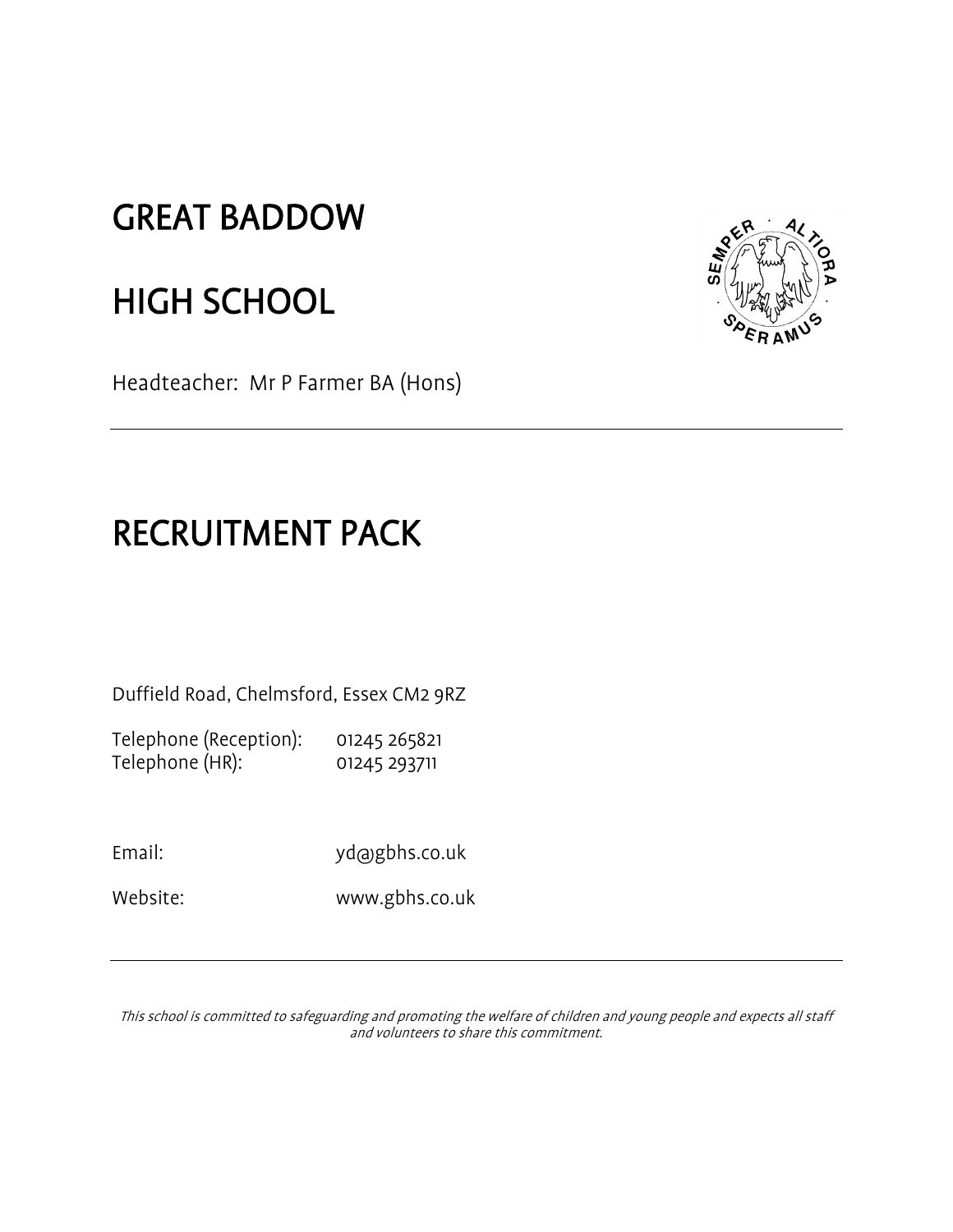### GREAT BADDOW HIGH SCHOOL

*This school is committed to safeguarding and promoting the welfare of children and young people and expects all staff and volunteers to share this commitment.*

## JOB DESCRIPTION

| Job Title                  | Learning Support Assistant                                                                                                                                                                                               |  |  |
|----------------------------|--------------------------------------------------------------------------------------------------------------------------------------------------------------------------------------------------------------------------|--|--|
| Reports to                 | Class Teacher, SENDCO, Learning Support Manager                                                                                                                                                                          |  |  |
| Liaison with               | Teaching staff, support staff, Headteacher, pupils.                                                                                                                                                                      |  |  |
| Job Purpose                | To work in partnership with class teachers to support<br>learning in line with the national curriculum, codes of<br>practice and school policies and procedures.                                                         |  |  |
| Principal Accountabilities | Working with individuals or small groups of children under<br>the direction of teaching staff<br>Support pupils with activities which support literacy and<br>numeracy skills                                            |  |  |
| <b>Duties</b>              | Establish positive relationships with pupils and support<br>$\bullet$<br>appropriately according to need                                                                                                                 |  |  |
|                            | Support the use of ICT in the classroom and develop<br>$\bullet$<br>pupils' competence and independence in its use                                                                                                       |  |  |
|                            | Implement planned learning<br>$\bullet$<br>activities/teaching/intervention programmes as agreed<br>with the teacher, adjusting activities according to pupils'<br>responses as appropriate                              |  |  |
|                            | Promote positive pupil behaviour in line with school<br>$\bullet$<br>policies and help keep pupils on task                                                                                                               |  |  |
|                            | Interact with, and support pupils, according to individual<br>٠<br>needs and skills                                                                                                                                      |  |  |
|                            | Promote the inclusion and acceptance of children with<br>$\bullet$<br>special needs within the classroom ensuring access to<br>lessons and their content through appropriate<br>clarification, explanation and resources |  |  |
|                            | To participate in planning and evaluation of learning<br>$\bullet$<br>activities with the teacher, providing feedback to the<br>teacher on pupil progress and behaviour                                                  |  |  |
|                            | Monitor and record pupil activities as appropriate writing<br>$\bullet$<br>records and reports as required                                                                                                               |  |  |
|                            | To support learning by arranging/providing resources for<br>$\bullet$<br>lessons/activities under the direction of the teacher                                                                                           |  |  |
|                            | Assist with the development and implementation of<br>EHCP/One Plans/Pupil Passports                                                                                                                                      |  |  |
|                            | To attend to pupils' personal needs including help with<br>$\bullet$<br>social, welfare, physical and health matters, including<br>minor first aid where appropriate                                                     |  |  |
|                            | To assist with the preparation, maintenance and control<br>٠<br>of stocks of materials and resources                                                                                                                     |  |  |
|                            | Liaise with other staff and provide information about<br>$\bullet$<br>pupils as appropriate                                                                                                                              |  |  |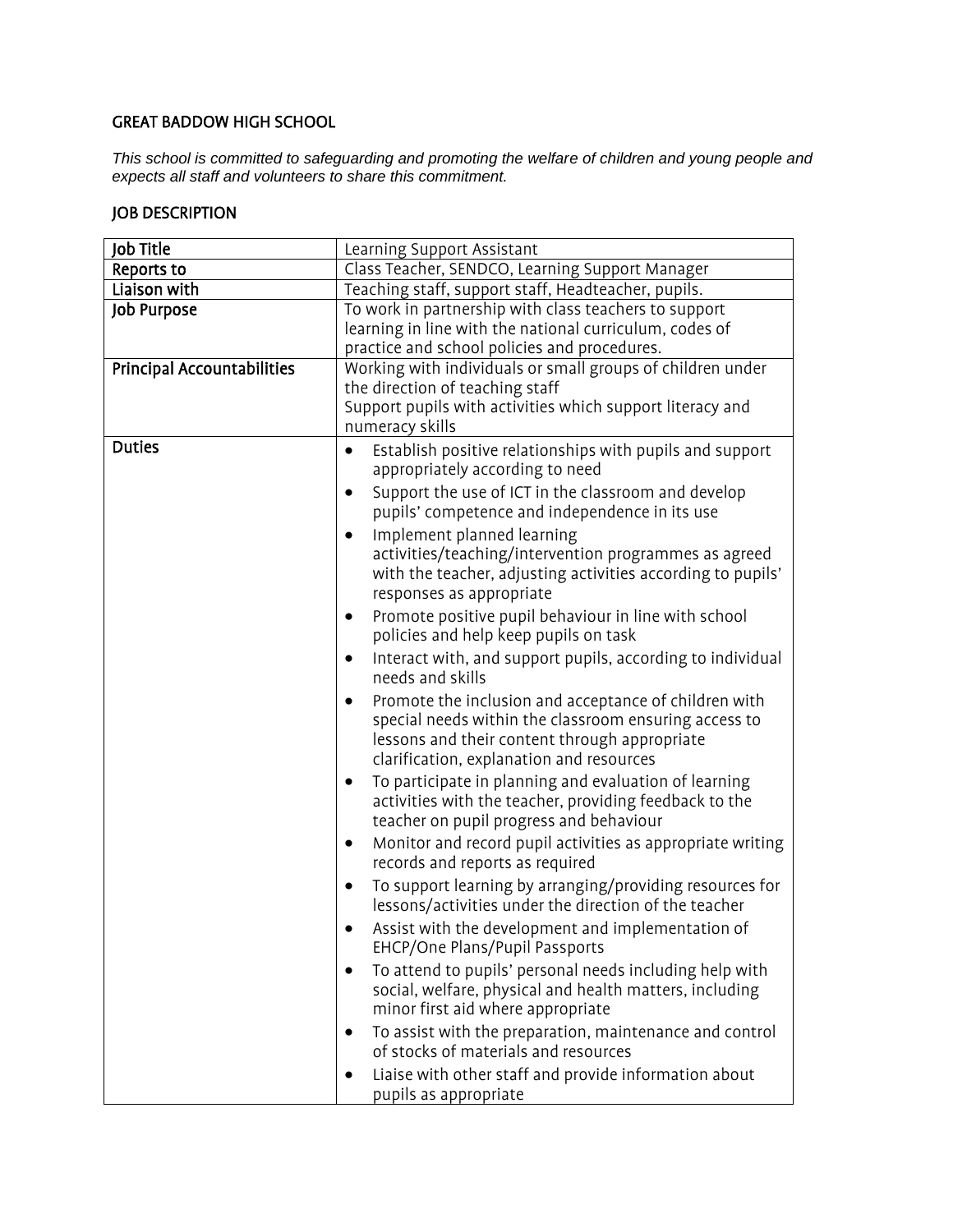|         | To supervise pupils for limited and specified periods<br>$\bullet$<br>including break-times when the postholder should<br>facilitate games and activities<br>To assist with escorting pupils on educational visits<br>٠<br>To support the pupils that are entitled to exam access<br>arrangements during internal and external assessments<br>and exams                                                                                                                                                                                                                                                                                                                                                                                                                                                                                                                                                                                                                                                                                                                                                                                                         |
|---------|-----------------------------------------------------------------------------------------------------------------------------------------------------------------------------------------------------------------------------------------------------------------------------------------------------------------------------------------------------------------------------------------------------------------------------------------------------------------------------------------------------------------------------------------------------------------------------------------------------------------------------------------------------------------------------------------------------------------------------------------------------------------------------------------------------------------------------------------------------------------------------------------------------------------------------------------------------------------------------------------------------------------------------------------------------------------------------------------------------------------------------------------------------------------|
| General | To understand and apply school policies in relation to<br>$\bullet$<br>health, safety and welfare<br>Attend relevant training and take responsibility for own<br>$\bullet$<br>development<br>Attend relevant school meetings as required<br>٠<br>To respect confidentiality at all times<br>To participate in the performance and development<br>review process, taking personal responsibility for<br>identification of learning, development and training<br>opportunities in discussion with line manager.<br>To comply with individual responsibilities, in accordance<br>٠<br>with the role, for health & safety in the workplace<br>Ensure that all duties and services provided are in<br>٠<br>accordance with the School's Equal Opportunities Policy<br>The Governing Body is committed to safeguarding and<br>promoting the welfare of children and young people and<br>expects all staff and volunteers to share in this<br>commitment.<br>The duties above are neither exclusive nor exhaustive and<br>the postholder may be required by the Headteacher to carry<br>out the appropriate duties within the context of the job,<br>skills and grade. |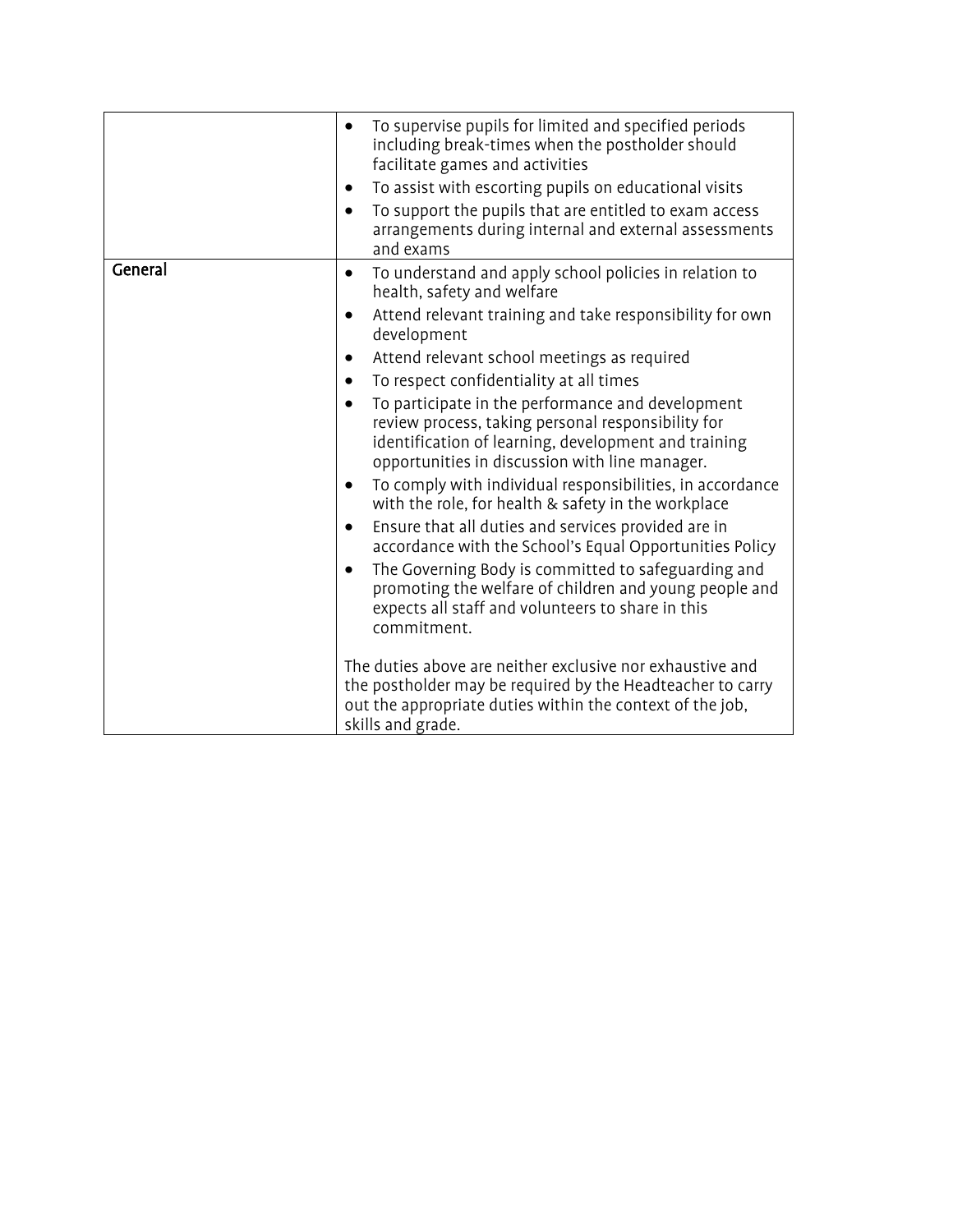## Person Specification

| <b>General heading</b> | Detail                    | <b>Examples</b>                                               |
|------------------------|---------------------------|---------------------------------------------------------------|
| Qualifications &       | Specific qualifications & | A good general standard of education to include maths and     |
| Experience             | experience                | English at GCSE level                                         |
|                        |                           | Successful experience working with children in a school       |
|                        |                           | environment is desirable                                      |
|                        |                           | Educated to NVQ Level 2 in learning support/early years or    |
|                        |                           | equivalent qualification/experience is desirable              |
|                        | Knowledge of relevant     | Basic knowledge of First Aid and understanding of the school  |
|                        | policies and procedures   | environment and policies                                      |
|                        | Literacy                  | Good reading and writing skills                               |
|                        | Numeracy                  | Good numeracy skills                                          |
|                        | <b>Technology</b>         | Knowledge of basic ICT to support learning                    |
| Communication          | Written                   | Ability to write basic reports, letters etc. correctly        |
|                        | Verbal                    | Ability to use clear language to communicate information      |
|                        |                           | concisely                                                     |
|                        |                           | Ability to listen effectively                                 |
|                        | Languages                 | Overcome communication barriers with children and adults      |
|                        | Negotiating               | Consult with children and their families, carers and other    |
|                        |                           | adults                                                        |
| Working with           | Behaviour Management      | Understand and implement the school's behaviour               |
| children               |                           | management policy                                             |
|                        | <b>SEN</b>                | Ability to understand and support children with developmental |
|                        |                           | difficulty or disability                                      |
|                        |                           | Successful completion of in house training/CPD to support     |
|                        |                           | SEND children                                                 |
|                        | Curriculum                | Good understanding of the school curriculum                   |
|                        |                           | Knowledge of literacy/numeracy strategies                     |
|                        | Child Development         | Understanding of the general aspect of child development      |
|                        |                           | Ability to understand how progress and performance is         |
|                        |                           | measured                                                      |
|                        | Health & Well being       | Understand and support the importance of physical and         |
|                        |                           | emotional wellbeing                                           |
| Working with others    | Working with partners     | Understand the role of others working in and with the school  |
|                        |                           | Understand and value the role of parents and carers in        |
|                        |                           | supporting children                                           |
|                        | Relationships             | Ability to establish rapport and respectful and trusting      |
|                        |                           | relationships with children, their families, carers and other |
|                        |                           | adults                                                        |
|                        | Team work                 | Ability to work effectively with a range of adults            |
|                        | Information               | Know when, how and with whom to share information             |
|                        |                           | Ability to follow instructions accurately                     |
| Responsibilities       | Organisational skills     | Good organisational skills                                    |
|                        |                           | Ability to remain calm under pressure                         |
|                        | Line Management           | Ability to support the work of volunteers and other teaching  |
|                        |                           | assistants in the classroom                                   |
|                        | Time Management           | Ability to manage own time effectively                        |
|                        | Creativity                | Demonstrate creativity and an ability to resolve routine      |
|                        |                           | problems independently                                        |
| General                | Equalities                | Awareness of and commitment to equality                       |
|                        | Health & Safety           | Basic understanding of Health & Safety                        |
|                        | Child Protection          | Understand and implement child protection safeguarding        |
|                        |                           | procedures                                                    |
|                        | Confidentiality/Data      | Understand procedures and legislation relating to             |
|                        | Protection                | confidentiality & GDPR                                        |
|                        | <b>CPD</b>                | Be prepared to develop and learn in the role                  |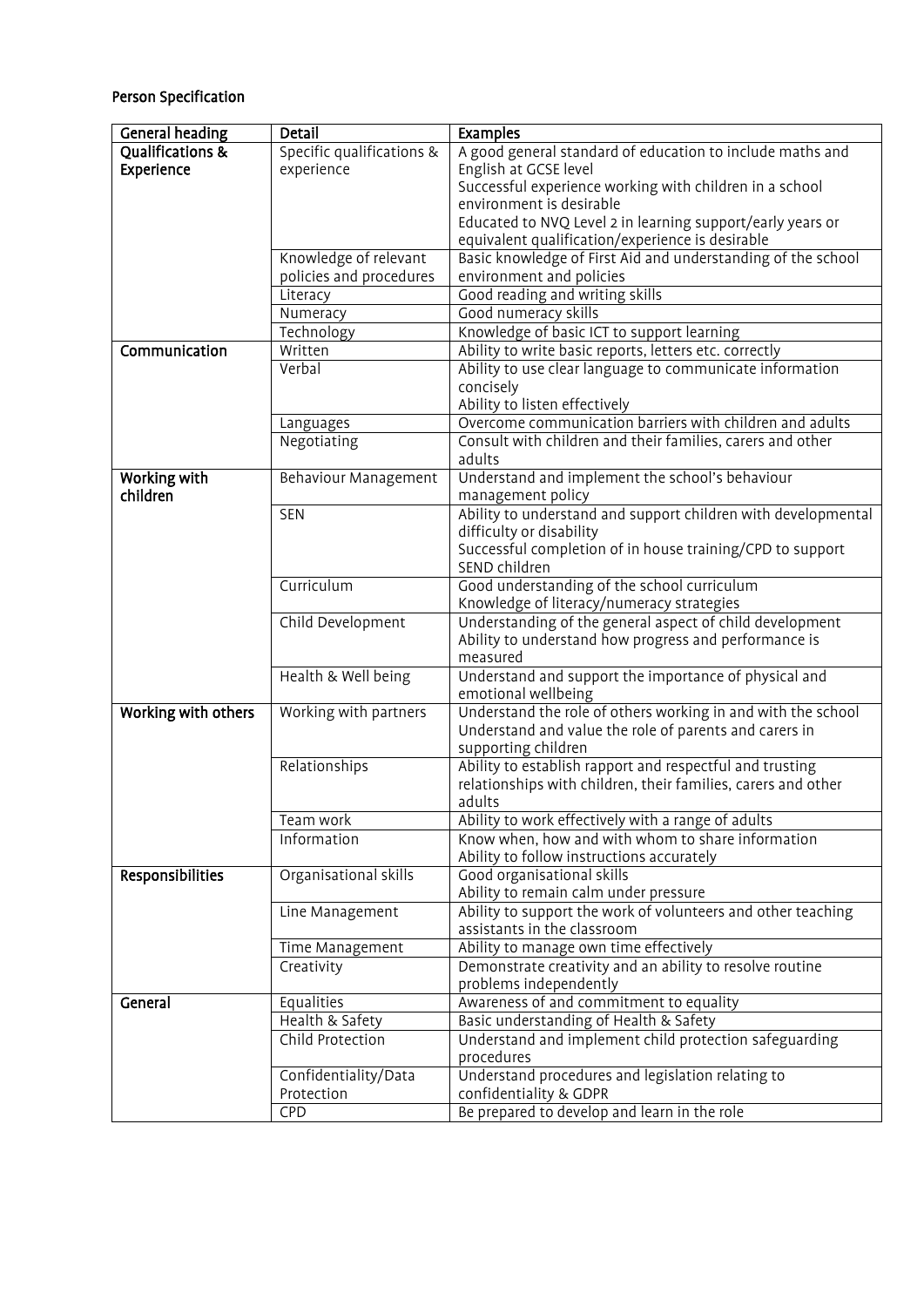#### Guidance notes for completing application pack

#### How to make an application;

Please complete the application form in black ink or typescript. This application form and process has been designed to provide the range of information necessary for a fair and consistent approach to recruitment. We strongly advise that you carefully read all available information for this job before you start completing the form. Included in this pack are a full job description and a person specification, detailing the skills, qualifications and experience that are required for this job.

You must demonstrate in your application how you are able to fulfil the requirements of the person specification and job description for the post, as this will form the basis on which decisions are made on selection for interview.

#### Work permit/Evidence of permission to work in the UK (front page)

Please let us know if you are an overseas national who requires a work permit to work in the UK. You should check your immigration status, if applicable, before answering this question.

Prior to commencing employment with the school, all members of staff will be required to produce documentary evidence of permission to work in the United Kingdom. You could provide, for example, either a British passport, or a passport or national identity card from an EEA country or Switzerland; or, alternatively, a document showing your permanent UK national insurance number and your full UK birth certificate; or a work permit and your passport.

A full list of acceptable documentary evidence is available on request. An original document must be seen on or before your first day of employment.

#### Employment (sections  $2 - 4$ )

Please give us full details of your complete work history over the past 10 years, or since school. This can include paid employment, voluntary work and work experience.

#### Education (sections 5)

Please give full details of your education, detailing schools/colleges attended and qualifications achieved, including subject, level and grade. Please also include information on any qualifications for which you are currently studying.

#### Qualifications (section 6)

Please include details of all professional qualifications, eg qualified teacher status (including DfES number), NNEB, AAT, City & Guilds, BTEC etc. You will be asked to provide evidence of any qualification(s) specifically required for the post.

#### Any other skills/training (section 7)

This could include: on the job training; IT training courses; skills training courses; apprenticeships; technical training; health and safety training etc.

#### Statement in support of your application (section 8)

Please use this section to explain your reasons for applying for this job. The information you include here should be directly related to the person specification and you should demonstrate clearly how your experience, skills and abilities match those required in the job. You can draw on elements from any aspect of your life, such as education, work, home or community life, as long as you focus on its relevance in comparison to the needs of this job.

#### References (section 9)

Please give details of two referees who can comment on your suitability to do this particular job. They can be from college, school or voluntary experience and at least one reference should be from your current or most recent employer, if applicable. However, references will not be accepted from relatives or from people writing solely in the capacity of friends. In providing the names of referees, you are agreeing that the school may ask their opinions on your character in relation to this application. These opinions, given in trust, will remain strictly confidential. Please note that it is school policy to request references prior to interview if at all possible (unless otherwise requested).

#### Canvassing (section 1)

Direct or indirect canvassing of county councillors, senior council employees or members of the governing body by you, or on your behalf, is strictly forbidden. Failure to disclose a family relationship to any county councillor, senior council employee or governor may lead to your disqualification.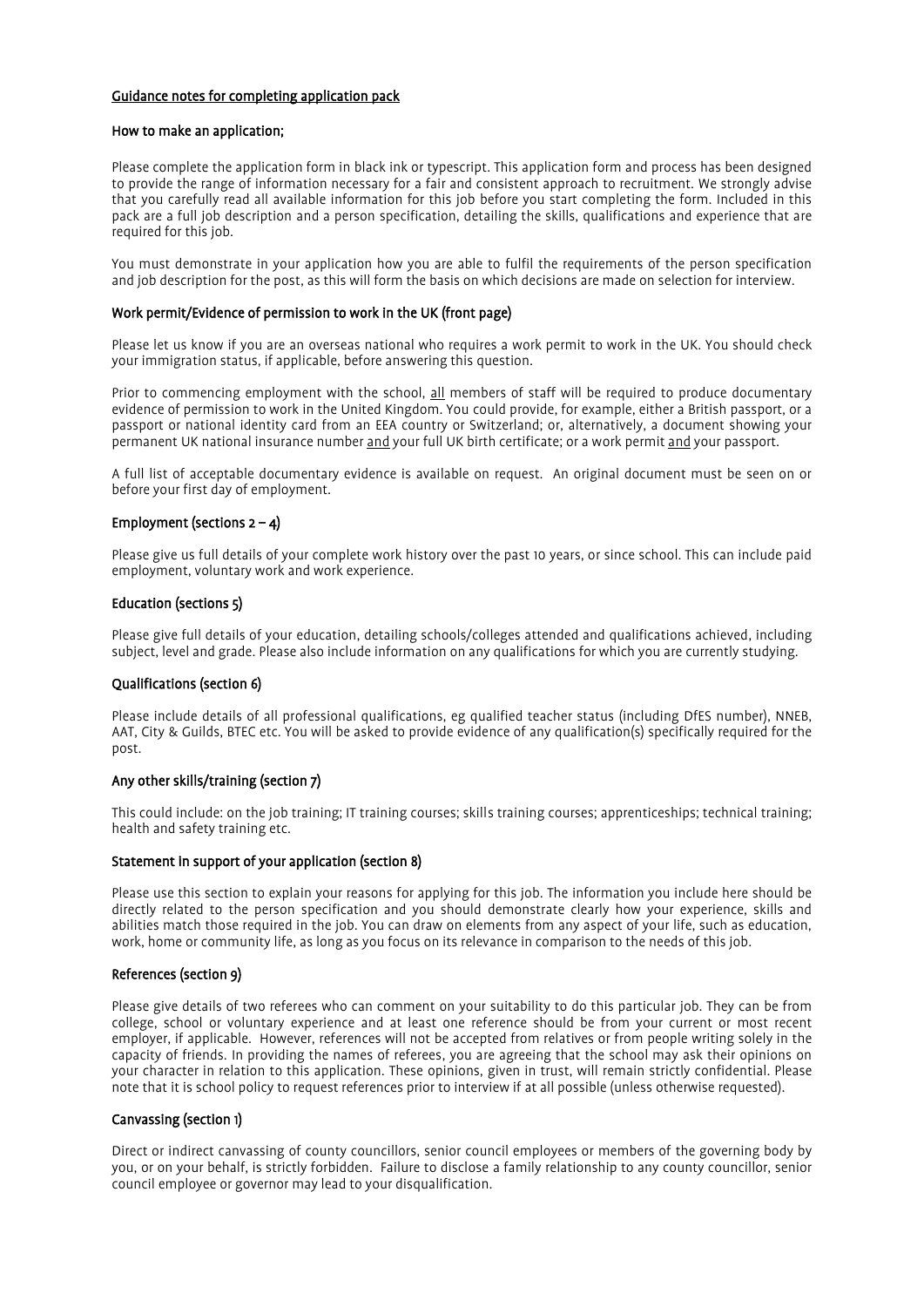#### Disclosure of criminal convictions (section 10)

All applicants will be required to disclose details of both spent and unspent criminal convictions if invited to interview. Those applicants who are appointed to posts within the school will also be required to complete an additional form to enable a check to be made on their criminal record through the Disclosure and Barring Service (DBS) as defined by the Exceptions Order associated with the Employment of ex-Offenders legislation.

Please see the attached copy of the Employment of ex-Offenders policy. The post you are applying for is subject to an enhanced criminal check. The DBS make a charge and this will be paid by the school on behalf of the successful applicant.

Candidates who are asked to complete the DBS form will also be asked to show evidence of identity eg birth certificate/passport/driving licence etc. Any information disclosed will be kept in strict confidence and used only in consideration of your suitability for the job for which you are applying. If you fail to disclose any convictions, then your employment could be subject to dismissal or disciplinary action by the school.

#### Data Protection (section 10)

All or parts of the information on this form and all other documents submitted in application will be held securely by the school in line with our data protection policy. The information will only be shared in line with the Privacy Notice.

#### Equal opportunities monitoring

The governing body are equal opportunities employers and committed to ensuring that applicants are selected for appointment on the basis of their abilities relevant to the job. Your application will therefore be considered strictly on the basis of experience, skills, aptitudes, knowledge, attainments and any other criteria necessary to undertake the duties of the post, as set out in the enclosed person specification.

#### Section on disability

If you have a disability, please indicate any relevant effects of the disability and any adjustments that may help to overcome any disadvantage the disability may cause (a) if you are invited to interview and (b) you are appointed to the post.

#### Closing date

The closing date for the job is on the advertisement. Please ensure that your application reaches us on the specified date, as late applications will not normally be accepted.

#### Medical clearance

If you are appointed, you will be asked to complete a Fitness to Work Declaration and may be asked to attend an appointment with the County's occupational physician at County Hall, Chelmsford.

#### Asylum and Immigration Act 1996

Under the Asylum and Immigration Act 1996, we are required to ensure that all our employees have leave to enter and remain in the UK and are not subject to a condition precluding them from taking up employment. We would therefore ask you to bring with you, if invited to interview, an original document containing a national insurance number, eg P45, P46 or P60 or an old payslip and one of the following:

#### British birth certificate or passport

European Economic Area (or ESS) passport or identity document passport or travel document endorsed to show that the holder is entitled to work in the UK (work permit) certificate of registration or naturalisation as a British citizen a letter issued by the Home Office confirming that a person has indefinite leave to enter or remain in the UK.

#### Contact information

If you need any help or advice in completing the application pack, please contact the HR Officer on 01245 293711. Please return the completed application pack to the address on the front of the application form.

#### Please note that a CV will only be accepted if accompanying a fully completed application form.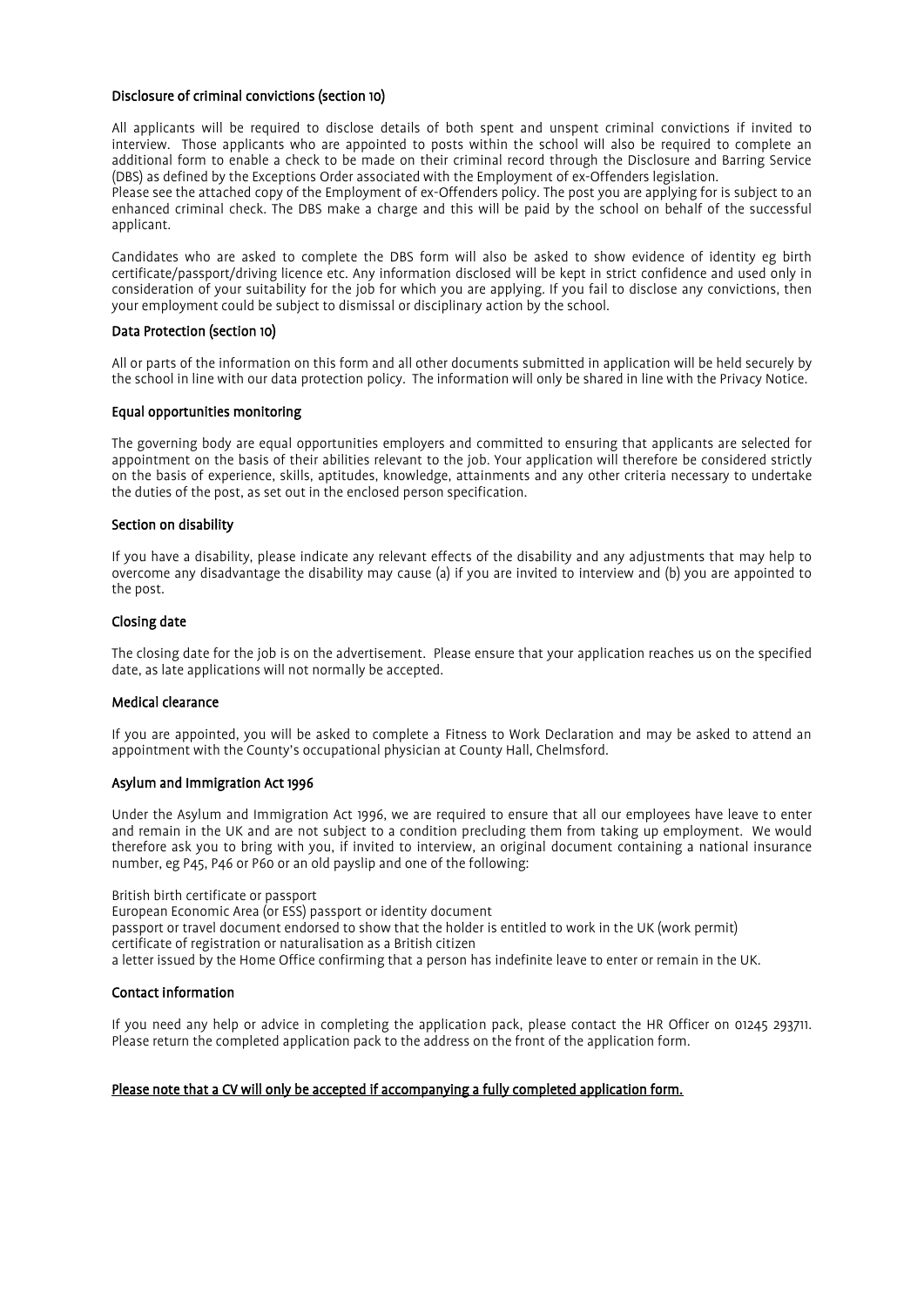### Recruitment and Selection Policy Statement

- 1. The Governing Board is committed to:
	- safeguarding and promoting the welfare and safety, and the spiritual, moral, social and cultural development, of children and young people;
	- promoting equality of opportunity and community cohesion where the diversity of different backgrounds and circumstances is appreciated and positively valued;
	- promoting the fundamental British values of democracy, the rule of law, individual liberty and mutual respect and tolerance for those with different faiths and beliefs and expects all staff, volunteers and other workers to share this commitment. It is recognised that this can only be achieved through sound procedures, good inter-agency co-operation and the recruitment and retention of competent, motivated employees who are suited to, and fulfilled in the roles they undertake.
- 2. The Governing Board recognises the value of, and seeks to achieve a diverse workforce which includes people from different backgrounds, with different skills and abilities. We are committed to ensuring that the recruitment and selection of all is conducted in a manner that is systematic, efficient, effective and promotes equality of opportunity. Selection will be on the basis of merit and ability, assessed against the qualifications, skills and competencies required to do the job. We will uphold obligations under law and national collective agreements to not discriminate against applicants for employment on the grounds of the protected characteristics of age, sex, sexual orientation, marriage or civil partnership, pregnancy, gender re-assignment, disability or health, race (which includes colour, nationality and ethnic origin), religion or belief.
- 3. We will implement robust recruitment procedures and checks for appointing staff and volunteers to ensure that reasonable steps are taken not to appoint a person who is unsuitable to work with children, or who is disqualified from working with children, or does not have the suitable skills and experience for the role.
- 4. We will ensure that the terms of any contract with a contractor or agency requires them to adopt and implement measures described in this procedure. We will monitor the compliance with these measures and require evidence that relevant checks have been undertaken for all workers deployed.
- 5. The following pre-employment checks will be required where applicable to the role and settling:
	- receipt of satisfactory references\*
	- verification of identity
	- a satisfactory DBS disclosure if undertaking Regulated Activity
	- verification that you are not on the DBS Children's barred list and therefore not barred from working with Children
	- verification that you are not prohibited from teaching
	- verification of medical fitness
	- verification of qualifications
	- verification of professional status where required e.g. QTS status
	- the production of evidence of the right to work in the UK
	- verification of successful completion of/exemption from statutory induction period
	- verification that you are not subject to any s128 directions preventing you from holding a management position within a school
	- a declaration that you are not disqualified from working with children by virtue of the Childcare (Disqualification) Regulations 2018 or that you have provided a disqualification waiver from Ofsted

### NB It is illegal for anyone who is barred from working with children to apply for, or undertake Regulated Activity.

\*In exceptional circumstances, where you have good reason not to want your referees to be contacted prior to interview, you should set out your reasons with your application form. Where it is agreed to defer, referees will be contacted immediately after interview before an offer of employment is made.

6. We will keep and maintain a single central record of recruitment and vetting checks, in line with the current DfE requirements.